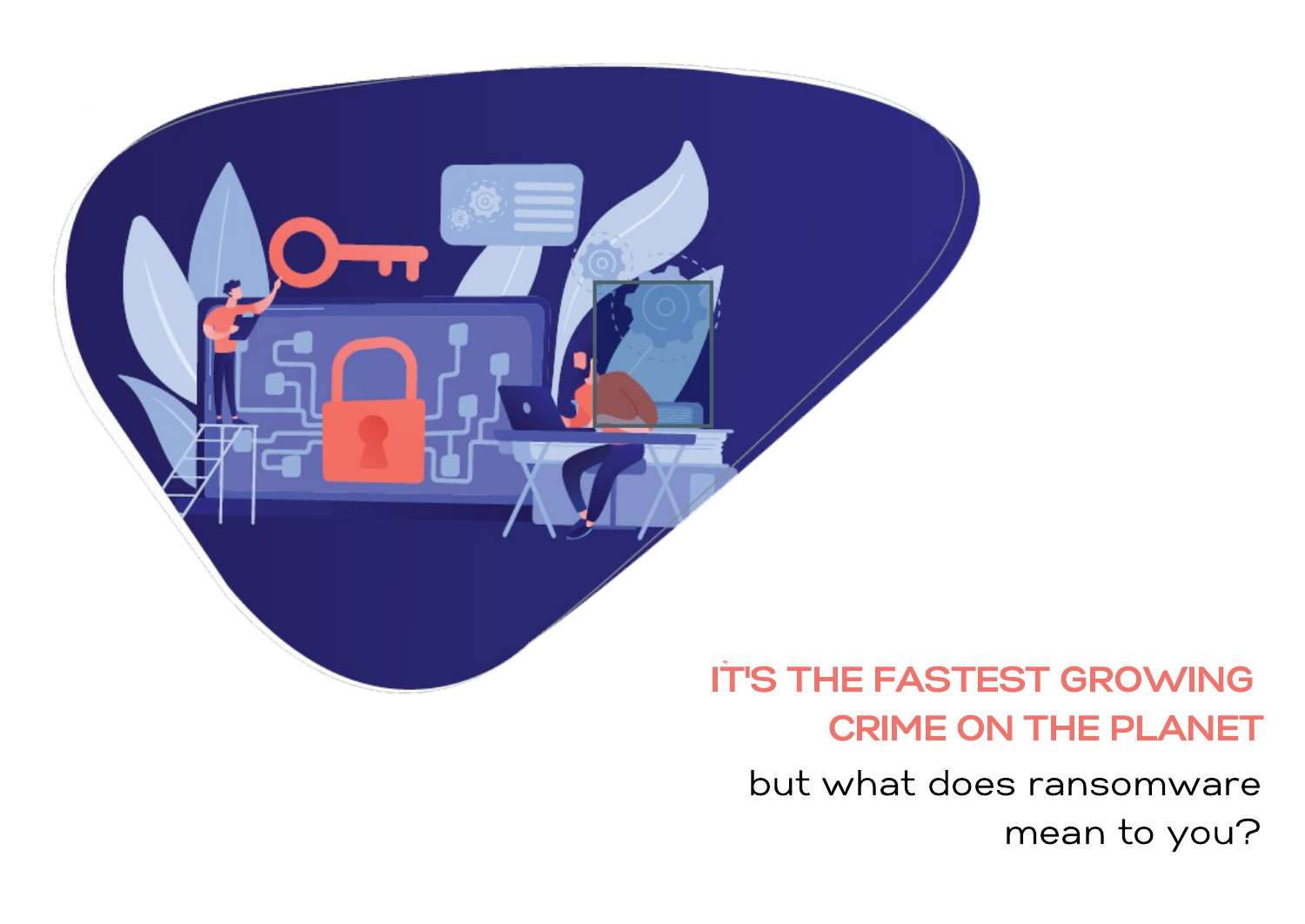# IT'S THE FASTEST GROWING CRIME ON THE PLANET

## but what does ransomware mean to you?

If you've heard of it, you may have put two and two together. And figured out that ransomware is a form of malware (malicious software) that holds your business to ransom.

Cyber criminals take control of your files, photographs, and any other data that's important to you. They encrypt it, and deny you access until you've paid a ransom of their choosing.

You'll know quite clearly if you've got ransomware. You'll be locked out of your computers. And there'll be a message on your screens telling you to pay a "fine" or the crime gets worse.

An example of what you might have to pay is £5,000 (in bitcoin, the online currency). If you fail to pay up within three days, the figure doubles. Fail to pay within a week and your data is gone. Deleted.

While anyone can become a victim of ransomware, it's usually small to medium sized businesses (just like yours) that are targeted. That's because they often don't spend an adequate amount of time or money on security for their devices and networks.

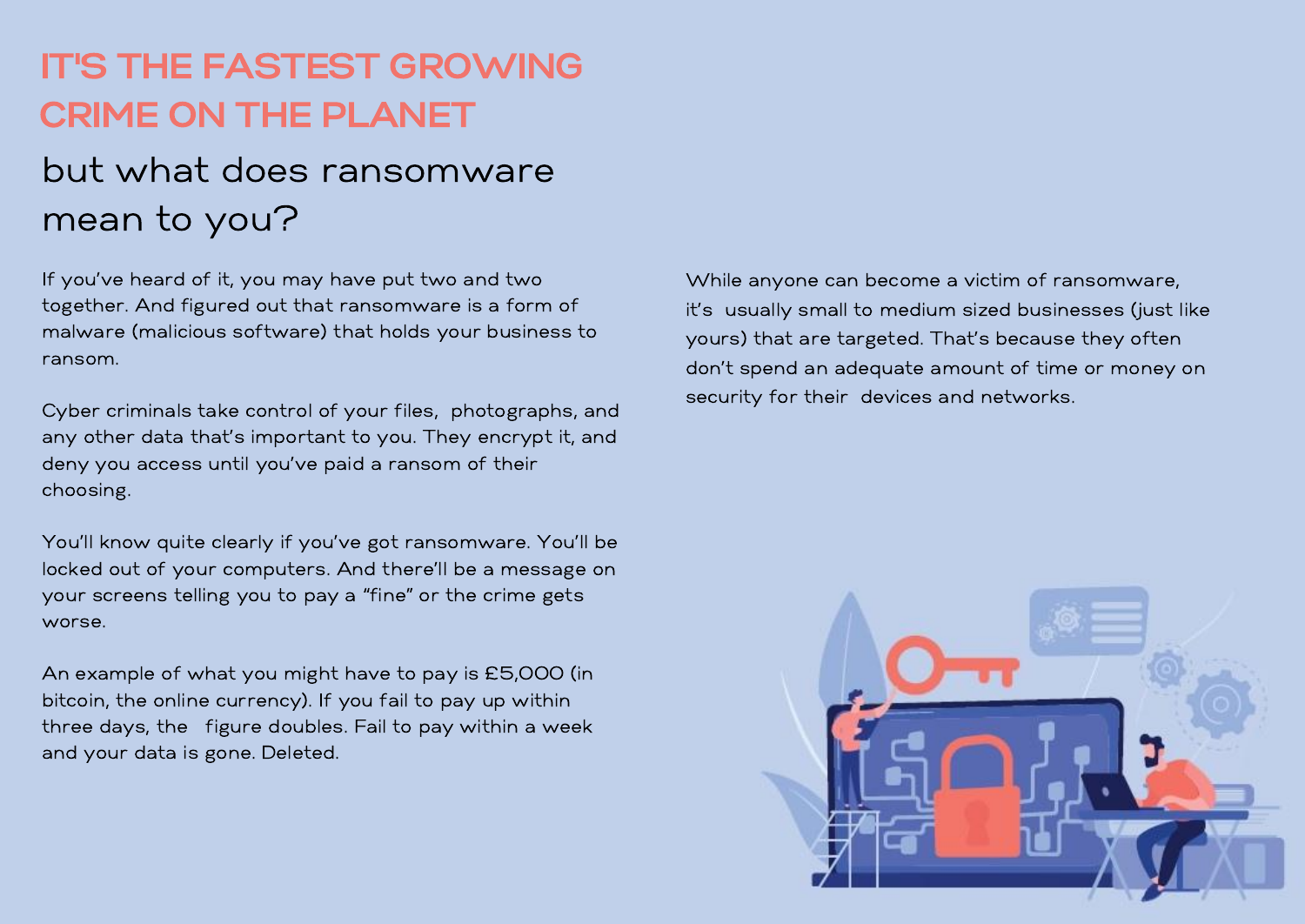

\* https://www.carbonblack.com/resources/threat-research/global-threat-report-series/

\*\* https://www.hiscoxgroup.com/news/press-releases/2018/18-10-18

\*\*\* https://news.sophos.com/en-us/2020/05/12/the-state-of-ransomware-2020/

So, how does this actually happen? How does this ransomware get on your device in the first place?

More than half of infections occur when someone clicks on a dodgy link in an email

And that's not surprising, given that one in every 3,722 emails in the UK is a phishing scam. And 55% of UK email is spam.

The more we go on, the more terrifying this all sounds. Now can you see how important it is to actively protect your business from cybercrime?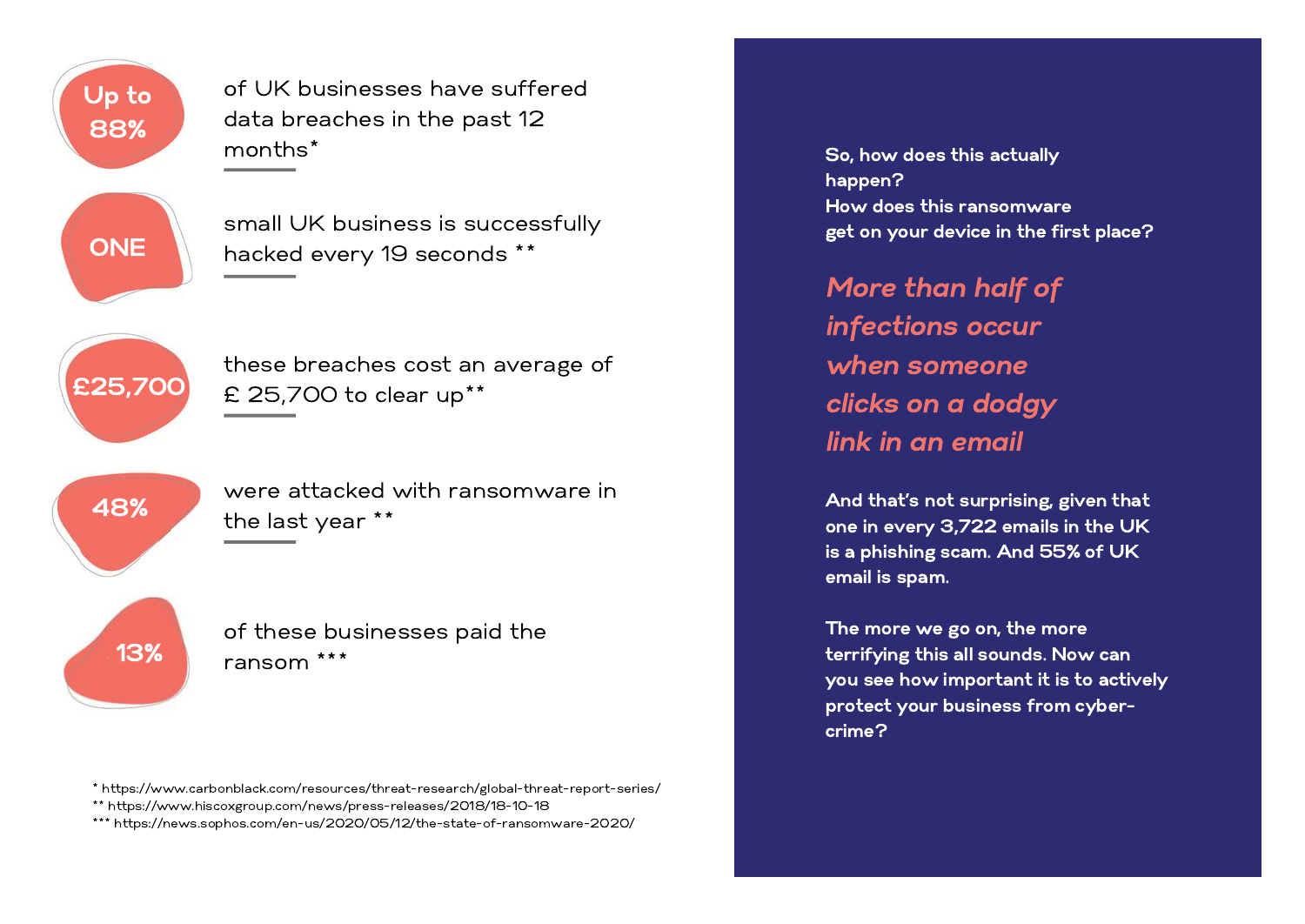HOW TO PREVENT YOUR BUSINESS FROM BECOMING A VICTIM OF **RANSOMWARE** 

Fortunately, there are five really effective things you can do to protect your business.

It's important to take a long-term approach to this, just as you would with any form of cyber-attack.

It's cheesy, but prevention really is better than cure.

#### BRING IN THE EXPERTS NOW

Having an IT data security expert as your partner will give you the peace of mind that you have all of the latest security, equipment and knowledge to keep you safe.

Also, if things should go wrong, you've got your own emergency service to call upon for immediate assistance.

Take some time to find the right IT service partner for your business.

Ask them questions about:

- How they operate
- Which areas of data security they can help you with
- And importantly, how they would handle a crisis (this can often tell you more about a company than anything else)

We're data security experts and protect lots of businesses round here. And we'd love to talk to you about your business.



#### FIND AN IT SUPPORT PARTNER THAT GETS THE BASICS RIGHT

Update, update, update. Yes, it's a pain, but run all of your updates when they're due, every time (or better still, get your IT support partner to do it for you).

Make sure you're running the latest version of your security protection software. The same goes for your operating system and all other software or applications that you use.

Malware and other types of attack are always evolving and becoming more sophisticated. Your security protection, apps and operating software companies spend huge amounts of money to keep on top of these threats and adjust their software accordingly to keep you safe.

Take the time to run the updates so you benefit from their protection.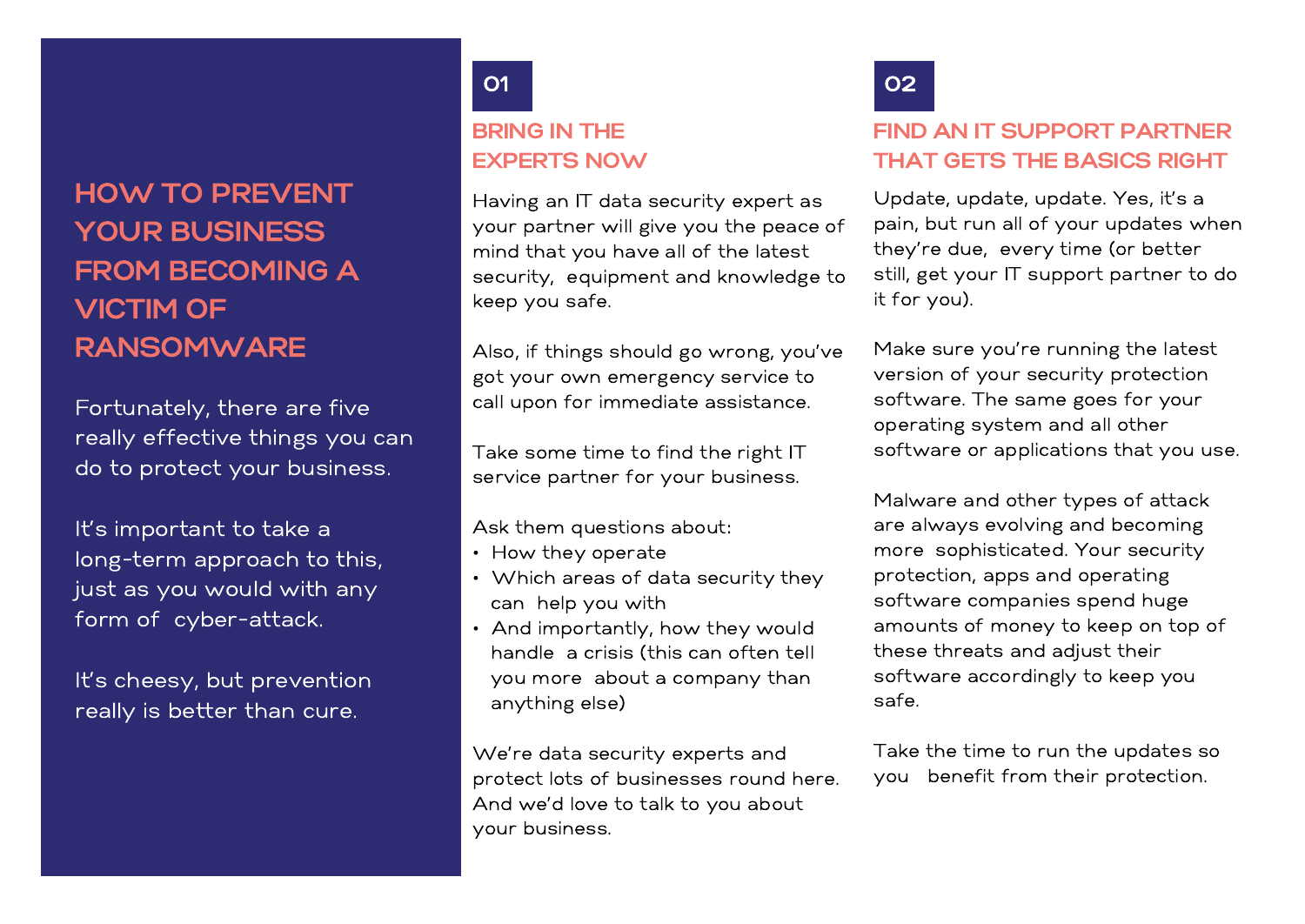#### BE AWARE THAT EMAIL IS THE ENTRY POINT FOR MANY **ATTACKS**

We've just highlighted that spam email is responsible for almost half of cyberattacks, so be vigilant when it comes to opening unusual emails or clicking on links or attachments that you're not anticipating.

Pay particular attention if an email asks you to enable macros to view its content. If it's not an email you're expecting do not enable macros. Delete the email immediately and tell your IT partner.

03 04 04 04

### MAKE SURE YOUR DATA IS BACKED UP CONSTANTLY. AND CHECKED

This is the single most effective way to protect you and your business from data loss. Because even if a cyber-criminal hacks you and encrypts your files, you've got another copy of them safely in the cloud.

Constantly backing up and checking data means you can access versions from before you were attacked, minimising the chance of reinfection.

Although this is a brilliant way to protect your data, please don't be mistaken in thinking you can skip the other steps and just back everything up.

Remember that even if you still have a copy of everything, you should still be concerned as to where your stolen data actually ends up. You have a duty to protect the data you hold on your customers. And if that's lost you have another big problem to worry about.

You will also still have to go to the trouble of making sure your network and devices are free of malware to prevent a followup attack.



#### TRAIN YOUR TEAM TO KNOW WHAT TO LOOK FOR

Even when you hire an amazing IT support provider, keep on top of your updates and check all of your email with a suspicious eye, how can you be sure that your team will all be as vigilant?

You can give them regular cyber-security training.

So many businesses fall at this hurdle. They either don't see the value in training the entire company on this subject, or it doesn't occur to them to do so.

But it makes sense that if someone's using any kind of device for your business (and let's face it, everyone will be), they need to be as vigilant as you are to keep your data safe.

Invest in regular training. Your IT service partner may offer this, either in person or using online training. And ensure that everyone in the business, from receptionist to CEO attends.

Remember, you're only as strong as your weakest link.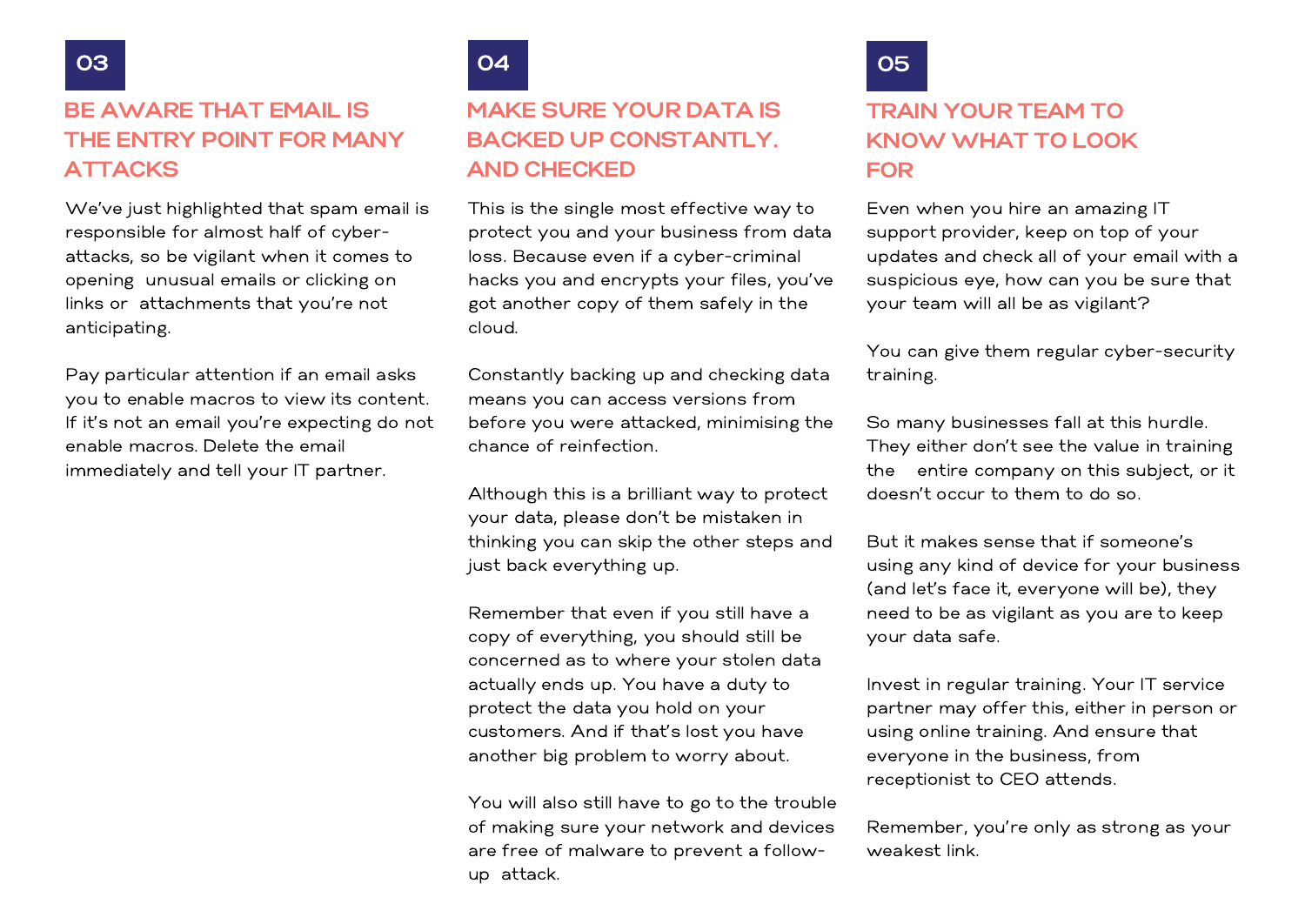## First and foremost:

- Don't panic
- Don't pay the ransom
- Don't hesitate to pick up the phone and call your IT support partner

If you've followed this advice, you'll have a back-up copy of your data elsewhere.

Your IT support partner will need to work their magic to ensure that there are no further infections lurking on your devices or network. And then reinstall any lost data from your back-ups.

If you follow all of the advice and your people are aware of the risks and exercise caution when required, there should be no need to live in fear of ransomware affecting your business.

Yes it can still happen. But you'll find it so much easier to limit, then undo the damage.

BUT WHAT HAPPENS IF, DESPITE TAKING ALL OF THESE PRECAUTIONS, YOU'RE STILL CAUGHT OUT BY RANSOMWARE? WHAT DO YOU DO?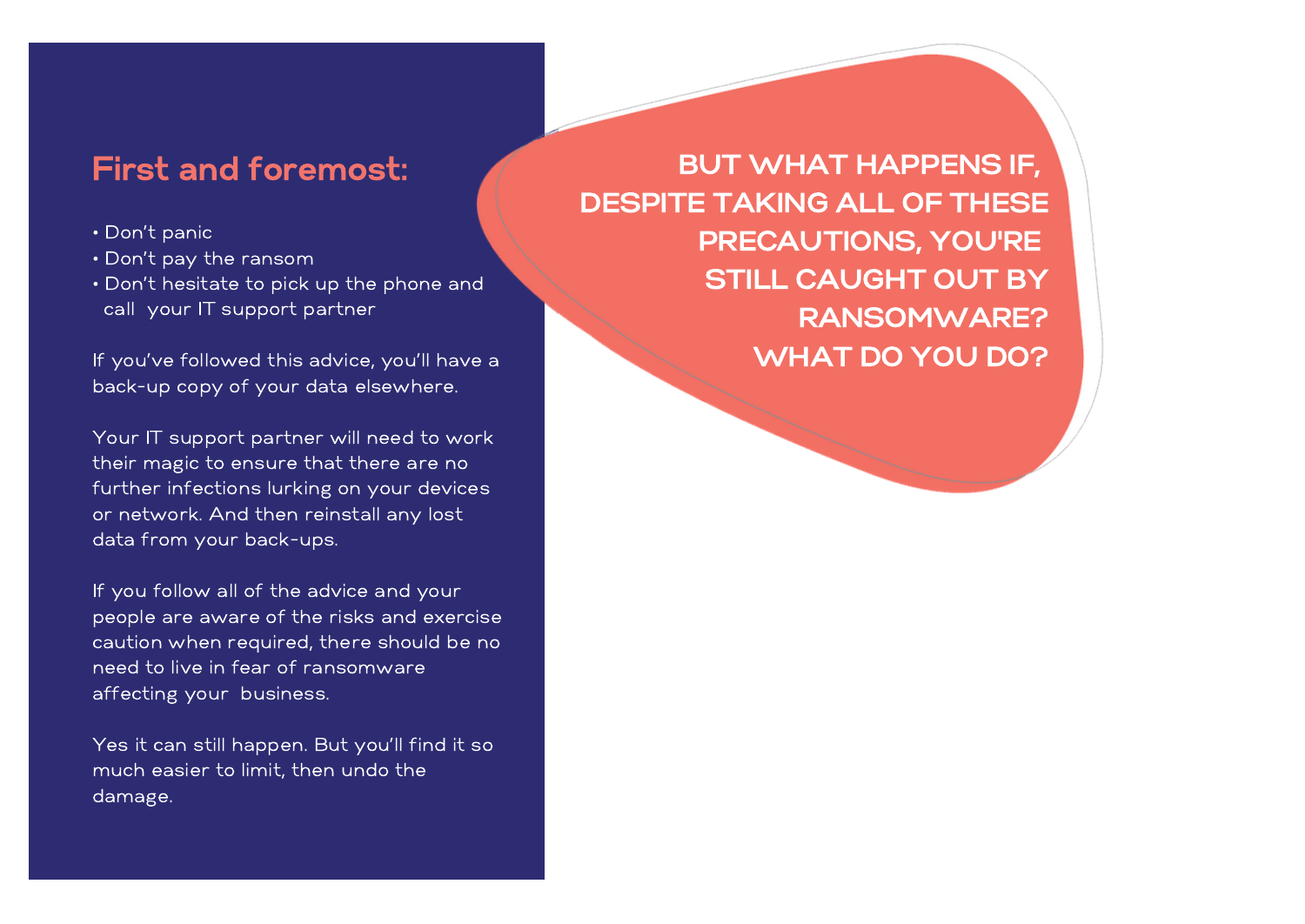